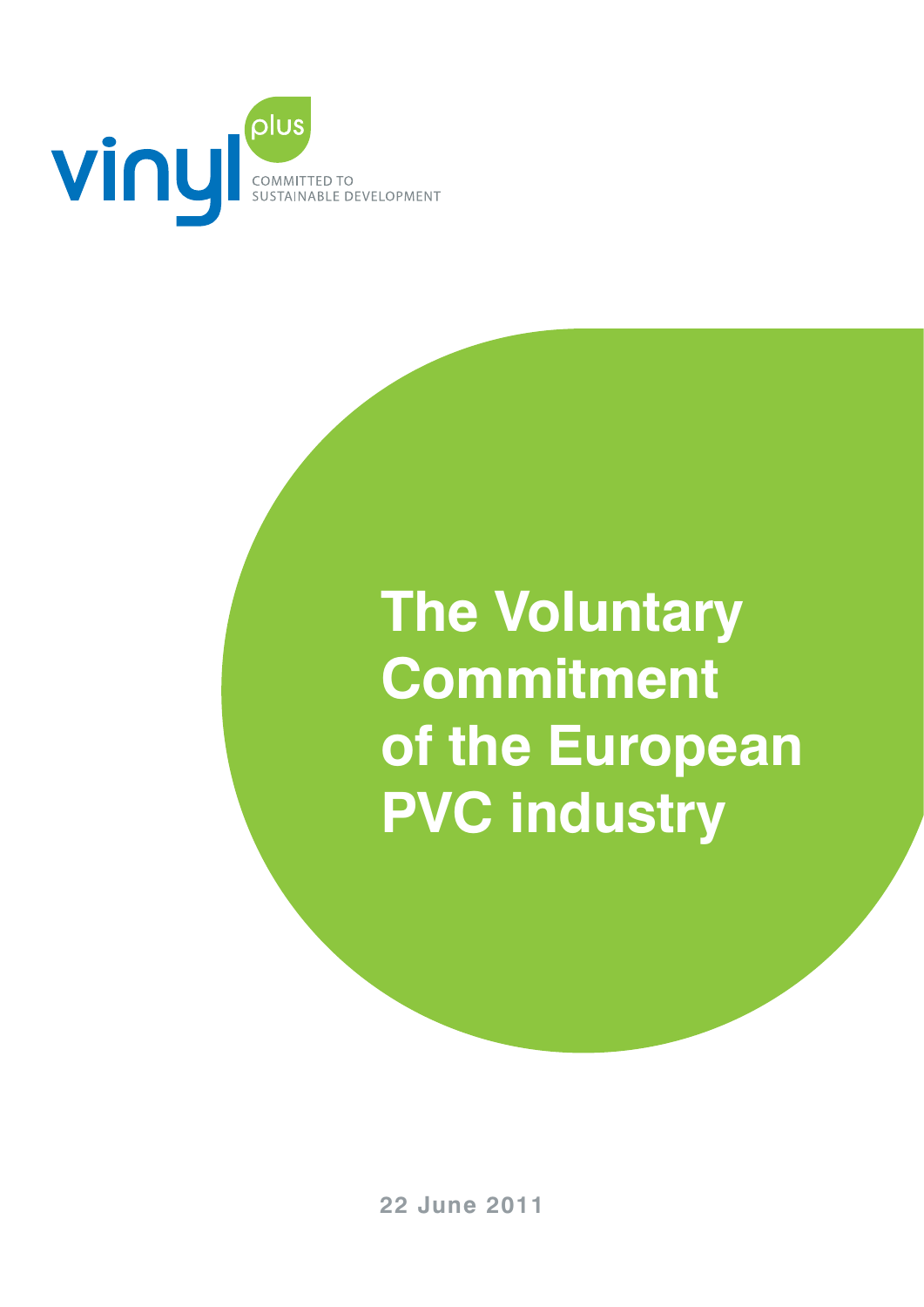| <b>Executive Summary</b>                                     | 4  |
|--------------------------------------------------------------|----|
| 1. Introduction                                              | 6  |
| 2. The VinylPlus Commitment                                  | 8  |
| 3. The VinylPlus Working Principles                          | 9  |
| <b>4. The Five VinylPlus Challenges</b>                      | 10 |
| 4.1. Challenge One: Controlled-Loop Management of PVC        | 10 |
| 4.2. Challenge Two: Organochlorine Emissions                 | 11 |
| 4.3. Challenge Three: Sustainable Use of Additives           | 13 |
| 4.4. Challenge Four: Sustainable Energy & Climate Stability  | 14 |
| 4.5. Challenge Five: Sustainability Awareness                | 15 |
| 5. Summary of VinylPlus Planned Milestones                   | 18 |
| <b>6. Review of Targets</b>                                  | 19 |
| 7. VinylPlus Voluntary Commitment Signatories                | 20 |
| <b>Appendix</b>                                              | 22 |
| <b>Member Organisations' Contact Details</b>                 | 22 |
| The Natural Step System Conditions for a Sustainable Society | 25 |

## **Content**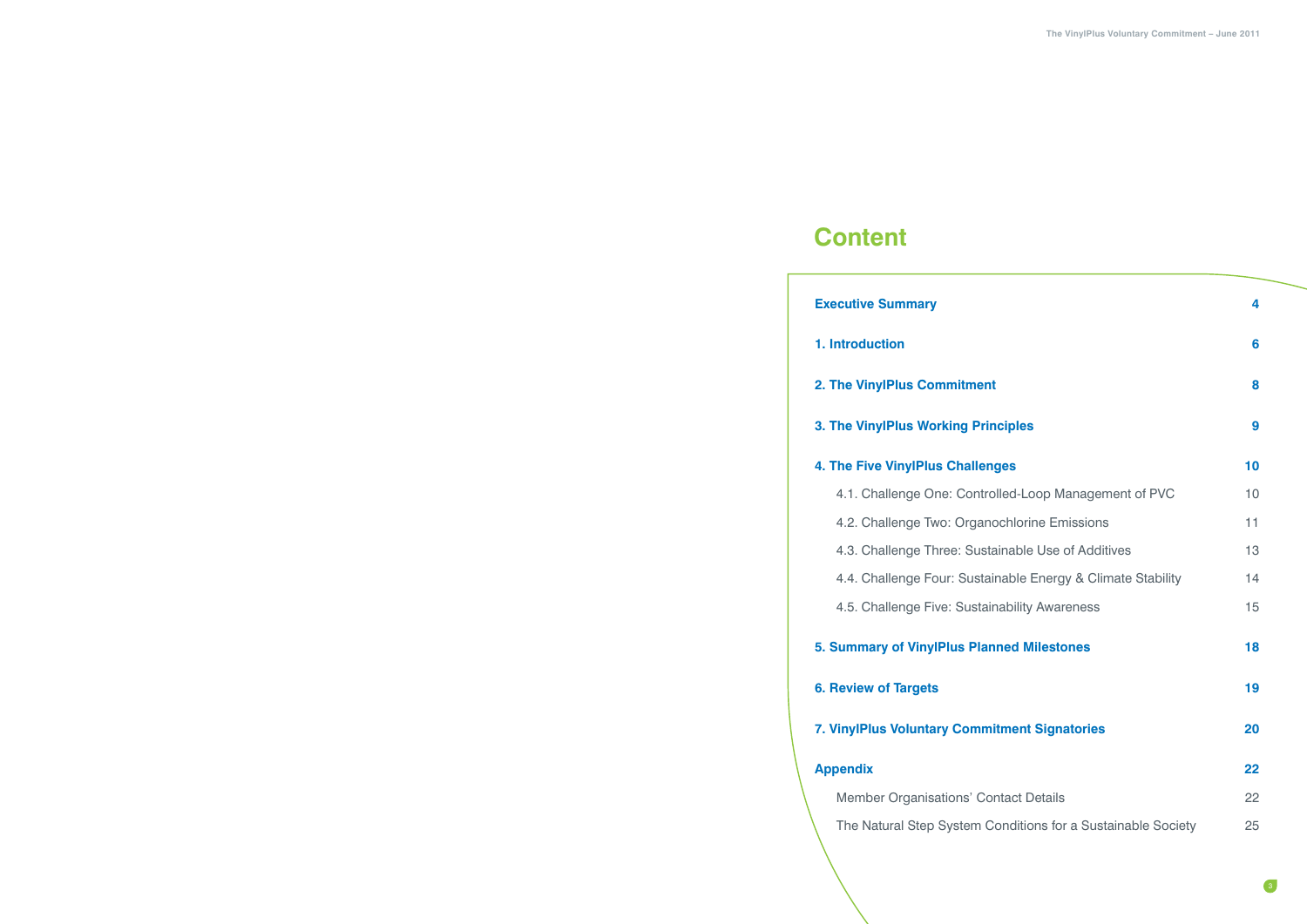

VinylPlus is the new ten-year Voluntary Commitment of the European PVC industry. It is built on the achievements of the Vinyl 2010 programme and takes the next important steps in tackling the sustainability challenges for PVC. The regional scope of the programme is the EU-27 plus Norway and Switzerland.

The VinylPlus programme has been developed bottom up in industry workshops and with an open process of stakeholder dialogue. Five key sustainable development challenges have been identified for PVC, together with a set of working principles. The first four challenges are technical in nature whilst the fifth challenge addresses raising awareness and understanding of the importance of sustainable development. Each of the challenges is based on The Natural Step System Conditions for a Sustainable Society.

### THE FIVE CHALLENGES & THE RELATED TARGETS

**We will work towards the more efficient use and control of PVC throughout its life cycle.**

### **Sustainable Additives:**

• Address the issue of legacy additives and deliver a status report within each annual VinylPlus Progress Report.

#### **We will review the use of PVC additives and move towards more sustainable additive**

**systems.**

### **Organochlorine Emissions:**

### **Sustainable Energy Use:**

**We will help to minimise climate impacts through reducing energy and raw material use, potentially endeavouring to switch to renewable sources and promoting sustainable** 

**We will continue to build sustainability awareness across the value chain – including stakeholders inside and outside the industry – to accelerate resolving our sustainability challenges.**

A formal interim review of all targets is foreseen in 2015.

- Recycle 800,000 tonnes/ year of PVC by 2020.
- Exact definitions and reporting concept to be available by end 2011.
- Develop and exploit innovative technology to recycle 100,000 tonnes/year of difficult-torecycle PVC material (within the overall 800,000 tonnes/ year recycling target) by 2020.
- Lead replacement in the EU-27 by end 2015.
- Additives Task Force to work out robust criteria for the 'sustainable use of additives', with status report by end 2012.
- end 2014.

- **innovation.**
- Establish Energy Efficiency Task Force by end 2011.
- Resin producers to reduce their specific energy consumption, targeting 20% by 2020.

• Validation of the robust criteria for the 'sustainable use of additives', in conjunction with the downstream value chain, with status report by

• Other PVC additive producers and the downstream value chain will be invited to participate in the 'sustainable additives' initiative.

## **Controlled-Loop Management: 1**

- Engage with external stakeholders in the discussion of the organochlorine emissions during 2012.
- Develop a plan to deal with stakeholder concerns on organochlorine emissions by end 2012.
- Compliance with the PVC resin Industry Charters in first Quarter 2012. • Risk assessment for the

**We will help to ensure that persistent organic compounds do not accumulate in nature and that other emissions are reduced. 2**

- transportation of major raw with VCM release during transportation in the next ten years.
- materials, in particular VCM,

by end 2013.

• Target zero-accident rate

## **Sustainability Awareness: 5**

environmental footprint measurement by end 2014.

- Define targets for specific energy reduction for converters by end 2012.
- Energy Efficiency Task Force to recommend suitable
- Establish Renewable Materials Task Force by end first Quarter 2012.
- Renewable Materials Task Force's status report by end 2012.

- VinylPlus web portal to go online in Summer 2011.
- A VinylPlus Monitoring Committee, which will meet a minimum of twice a year, will be established by end 2011.
- A VinylPlus Membership Certificate will be launched by end 2011.
- A VinylPlus product label will be launched by end 2012.
- ECVM will take an active role in promoting VinylPlus with international PVC industry organisations worldwide.
- A public, and independently audited, VinylPlus
- Progress Report will be published annually and proactively promoted to key stakeholders. The first edition will be published in 2012.
- Annual external stakeholder meetings will be organised, commencing in 2012.
- ESPA will actively promote VinylPlus sustainability principles to the markets outside the EU-27.
- VinylPlus will increase the number of participants by 20%, compared with 2010 by end 2013.
- VinylPlus will engage with five global brand holders by end 2013.
- A review of progress towards the globalisation of the approach will be undertaken by end 2015.

**3**

**4**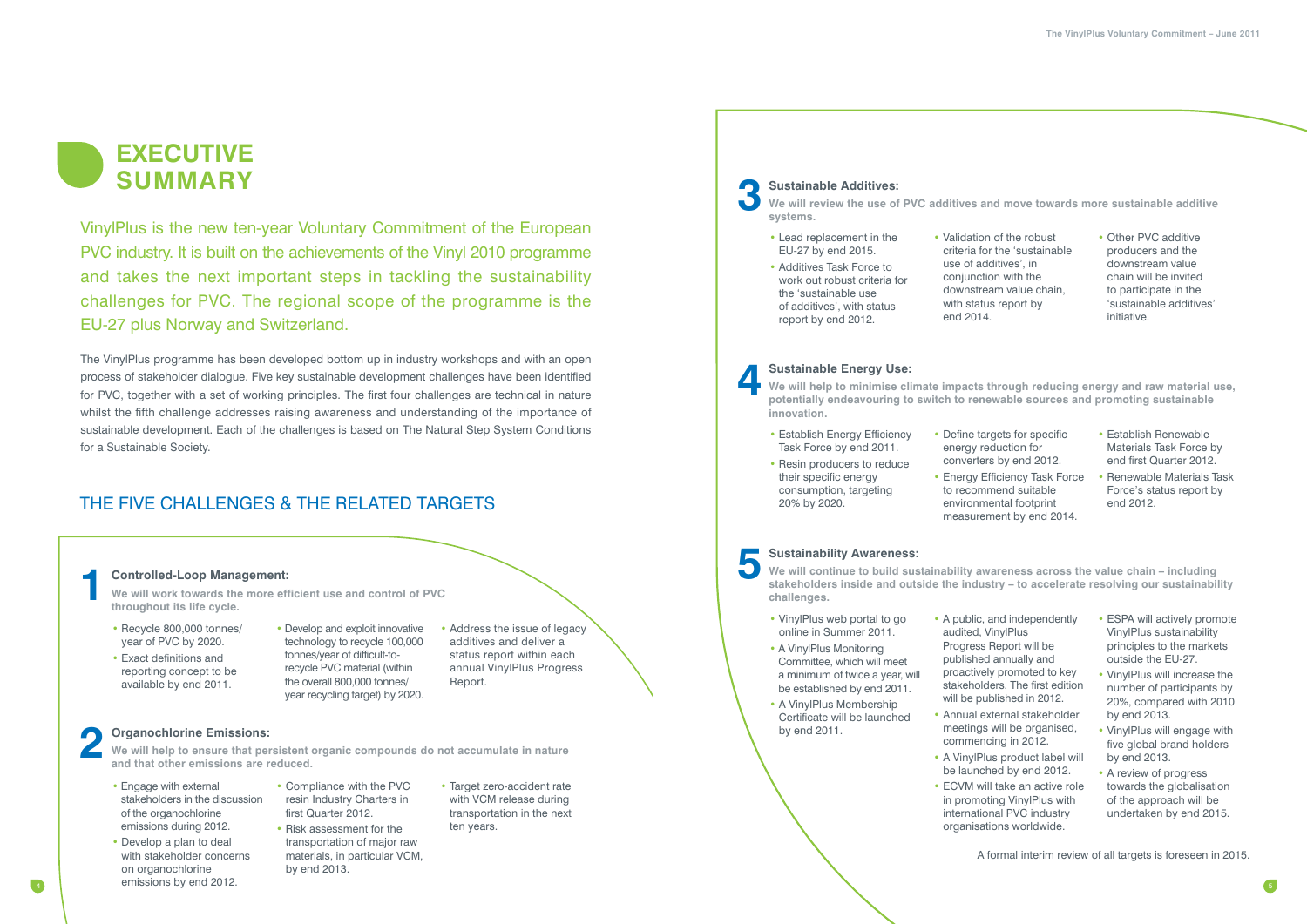7

## **1. INTRODUCTION**

Polyvinyl Chloride (PVC) is one of the world's most important polymers and has evolved since the 1940s to become a universally-used, cost effective, adaptable and safe material. It is a highly efficient converter of raw materials, combining salt and oil to produce a versatile plastic that is specified for a broad range of long and short life applications. At the same time this material has faced a number of concerns about environmental, and some social, impacts over recent years.

and users of PVC. **Five key challenges have been identified** (based on the Natural Step System Conditions) to enable PVC to take its place in, and contribute to, a more sustainable society.

The first four challenges within the VinylPlus programme are technical in nature, resulting from a thorough analysis of the production and use of PVC as a material. The fifth challenge addresses the importance of raising awareness about sustainable development, recognising that progress for the industry will be equally dependent upon widening understanding throughout industry, as well as in society generally.

The European PVC value chain (PVC manufacturers, additive producers and converters as represented by their European Associations ECVM<sup>1</sup>, ECPI<sup>2</sup>, ESPA3, and EuPC4) united voluntarily in 2000 to meet the challenge of the sustainable development of their industry. The desire to achieve an integrated approach culminated in the signature of a **'Voluntary Commitment of the PVC Industry'** in March of that year and subsequently in the creation of **Vinyl 2010**.

Over a ten-year period, reporting annually and supervised by an independent Monitoring Committee, the Vinyl 2010 initiative focused the industry on an ambitious programme, and succeeded in meeting its performance targets.

Vinyl 2010 achieved significant progress for the industry in pursuing sustainability. It has also become a reference for other sectors on what may be achieved with voluntary collaboration by an entire value chain in, for example, the setting up of innovative and successful recycling systems.

PVC is already contributing to sustainable development in Europe in many ways. Its outstanding properties and affordability, delivered through the low environmental impact of European resin production and conversion, result in a superior performance with enhanced ecoefficiency. PVC has also proven to be repeatedly recyclable, thus providing the potential for a further important reduction of its environmental footprint.

**VinylPlus is a new ten-year Voluntary Commitment**  which builds on the achievements of the Vinyl 2010 programme, taking the next important steps in tackling the sustainability challenges for PVC and also in establishing a long-term framework for the on-going sustainable development of the PVC value chain. The regional scope of the programme is the EU-27 plus Norway and Switzerland.

In creating the new VinylPlus programme, the industry has chosen to work in an open process of extensive stakeholder dialogue, including the industry, NGOs, regulators, public representatives

 The European Council of Vinyl Manufacturers The European Council for Plasticisers and Intermediates The European Stabiliser Producers Association The European Plastics Converters

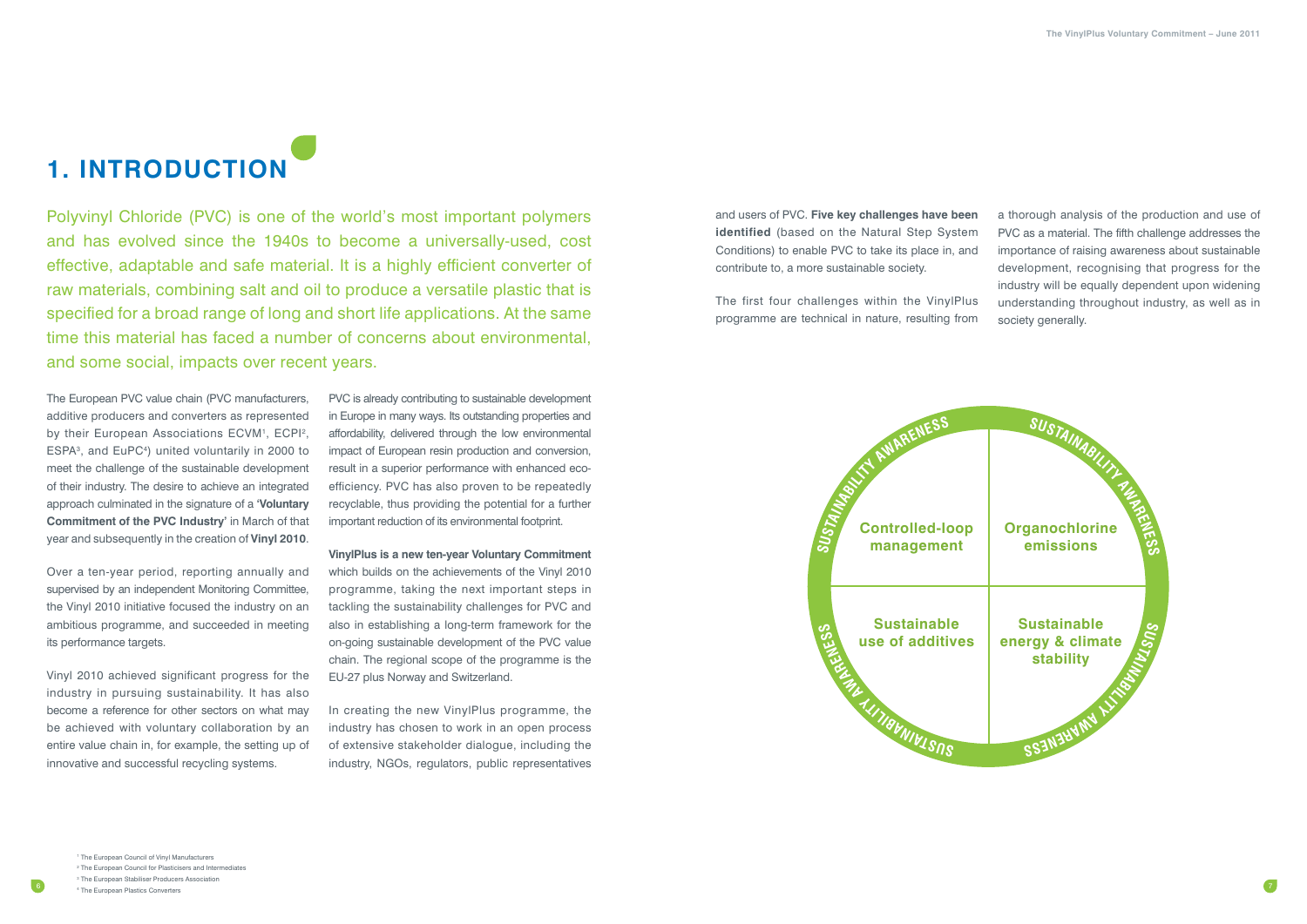# **2. THE VINYLPLUS COMMITMENT 3. THE VINYLPLUS WORKING PRINCIPLES**

### VinylPlus is committed to the following guiding principles:

### **Voluntary action**

getting on with tackling the sustainability challenges of PVC in a proactive way.

### **Measurable targets and deadlines**

### **Continuous improvement**

to always accept that the journey to sustainability requires constant evaluation and learning along the way.

### **Collaboration**

ways of working together within the industry to find solutions that no single player can implement, and reaching out to a much broader stakeholder group.

### **D** Transparency

opening-up, sharing and recognising the gap between where we are now and where we aim to be.

### **Scientific rigour and research**

making sure technologies, processes and materials are assessed according to strong and scientifically-based sustainability principles.

### **Dialogue**

creating more debate with external contacts and those who have something to say about PVC, in a positive, listening and learning frame of mind.

### **D** Responsibility

no one is going to secure a place for PVC in the sustainable future other than the industry itself.

### **D** Seeking business prosperity

we need successful businesses along the value chain of PVC – that means making an acceptable return on investment, and being competitive; at the same time as seeking the route to sustainable development.

### **Priority to sustainability innovation**

research, design and innovation should have no goal other than improving the sustainability potential of PVC including its market competitiveness, as well as openly challenging components, materials and practices that do not make sense in terms of sustainable development.

**1** We will work towards the more efficient use and control of PVC throughout its life cycle.

**2** We will help to ensure that persistent organic compounds do not accumulate in nature and that other emissions are reduced.

**3** We will review the use of PVC additives and move towards more sustainable additives systems.

**4** We will help to minimise climate impacts through reducing energy and raw material use, potentially endeavouring to switch to renewable sources and promoting sustainable innovation.

**5** We will continue to build sustainability awareness across the value chain – including stakeholders inside and outside the industry – to accelerate resolving our sustainability challenges.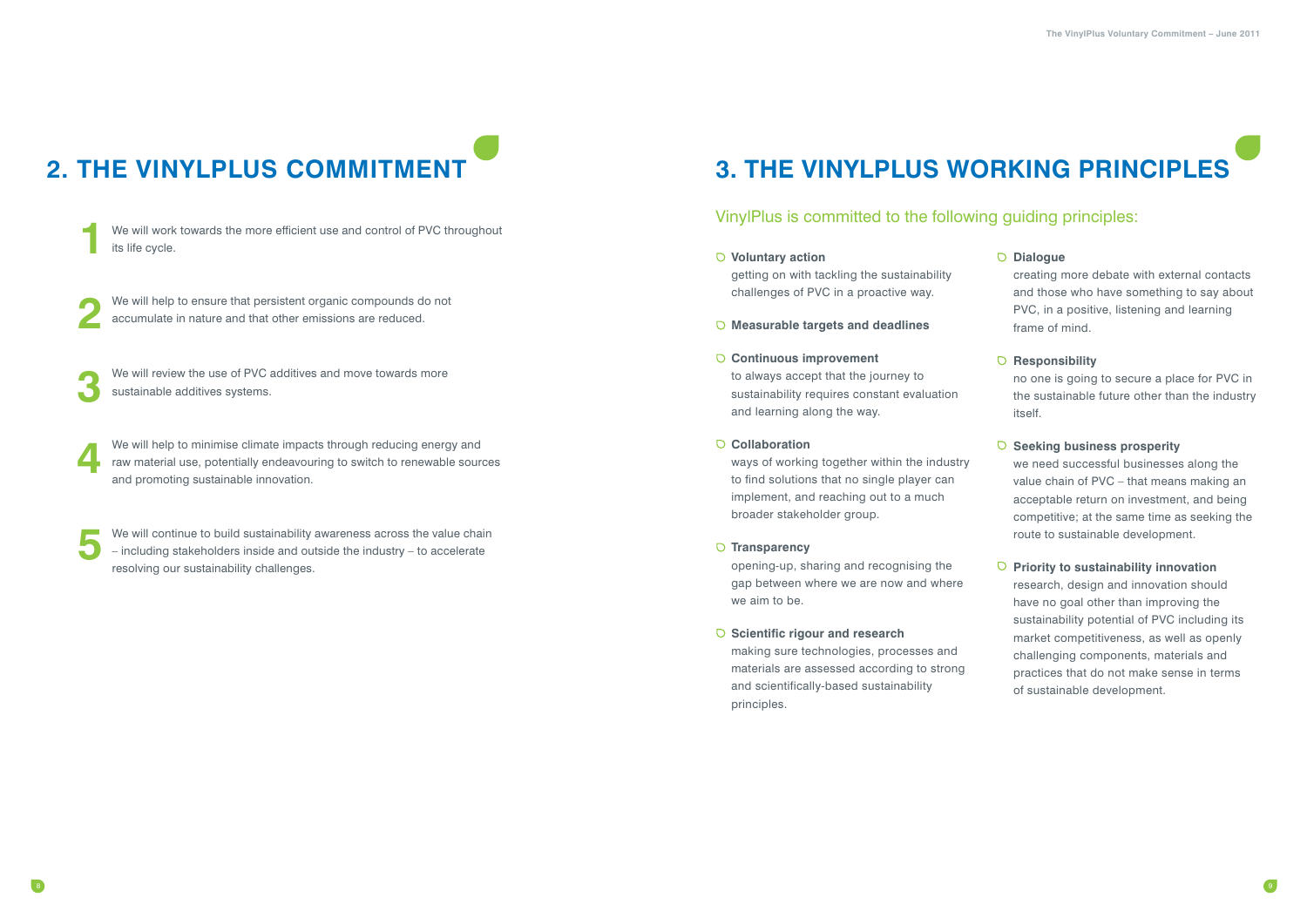## **4. THE FIVE VINYLPLUS CHALLENGES**

### 4.1. Challenge One: Controlled-Loop Management of PVC

The VinylPlus members commit to work towards more and more **controlled-loop management of PVC.** This includes efficient use and control of PVC and additives throughout their life cycle.

One of the key achievements of Vinyl 2010 was to stimulate recycling and organise an audited system for more than 260,000 tonnes/year of PVC recycling in Europe by the end of 2010 (an increase of more than 200,000 tonnes compared to the year 2000).

### **VinylPlus Recycling Target**

**VinylPlus targets to recycle 800,000 tonnes/year of PVC by 2020.** 

VinylPlus will cover all PVC waste streams, whether regulated or not.

The VinylPlus recycling programme will include:

partners, the development of the necessary business platforms and support for innovative recycling solutions.

The 'Controlled-loop' Task Force will work out more specific targets with the relevant conversion industries by the end of 2013.

#### **Innovative Recycling**

VinylPlus is targeting for **'new recycling technologies' to account for 100,000 tonnes/ year** of its overall recycling target. With the support of the upstream industry, VinylPlus will investigate new ways to create controlled-loop solutions for difficult-to-recycle PVC material streams, such as composites and/or contaminated/difficult-tosort material. VinylPlus will encourage ideas and investments in new technology or expansion of existing innovative recycling solutions.

#### **Legacy Additives**

VinylPlus considers recycling the 'number one' priority. The presence of legacy additives is a reality. The industry will have to make sure that these substances are used in applications which are safe.

- manufacturing process leading to PVC resin; or during inappropriate end-of-life treatment of PVC.
- Although companies operate according to the key parameters mentioned in the Best Available Technology Reference Document<sup>5</sup> for the resin

VinylPlus commits not only to support the collection of PVC for recycling, but also to facilitate and help in **the development of the markets required to absorb the recycled PVC material.**  This will particularly require the involvement of the conversion industry and other downstream market

### **Challenge One: Targets**

- D Discarded PVC products or semi-finished products that are being diverted from waste for use within a new product.
- $\nabla$  Processing waste, provided that it cannot be re-used in the same process that generated the waste.
- D Exports of PVC waste outside the EU-27 going to reliable and audited business partners, who can demonstrate that this material is being responsibly recycled.
- 4.1.1. Recycle 800,000 tonnes/year of PVC by 2020
- 4.1.2. Exact definitions and reporting concept to be available by end 2011
- 4.1.3. Develop and exploit innovative technology to recycle 100,000 tonnes/year of difficult-to-recycle PVC material (within the overall 800,000 tonnes/year recycling target) by 2020
- 4.1.4. Address the issue of legacy additives and deliver a status report within each annual VinylPlus Progress Report

VinylPlus will take a leading role in addressing the issue of **legacy additives** in recycled PVC, integrating all parts of the value chain in assessing the potential impact with regards to sustainable development criteria. If the recycling of PVC materials that include legacy additives becomes limited by market demand, or through restrictive regulation, recycling targets will have to be revised accordingly.

**A 'Controlled-loop' Task Force** started to work on the controlled-loop challenge at the beginning of 2011. All definitions and the delivery of detailed metrics for the recycling scheme are scheduled for the end of 2011, and will then be made publicly available.

### 4.2. Challenge Two: Organochlorine Emissions

The participating companies in VinylPlus are committed to address any concerns related to the release of persistent chlorinated organic compounds from the life cycle of PVC to avoid systematic increases of concentrations in nature.

#### **Organochlorines**

The participating companies in VinylPlus are aware of the concerns expressed by stakeholders on the possibility that, if proper precautions and systems are not in place, organochlorines (dioxins, furans, etc.) can be released during some steps of the

<sup>5</sup> The BREF for Large Volume Organic Chemical Industry was published in 2003 and is available at ftp://ftp.irc.es/pub/eippcb/doc/lvo\_bref\_0203.pdf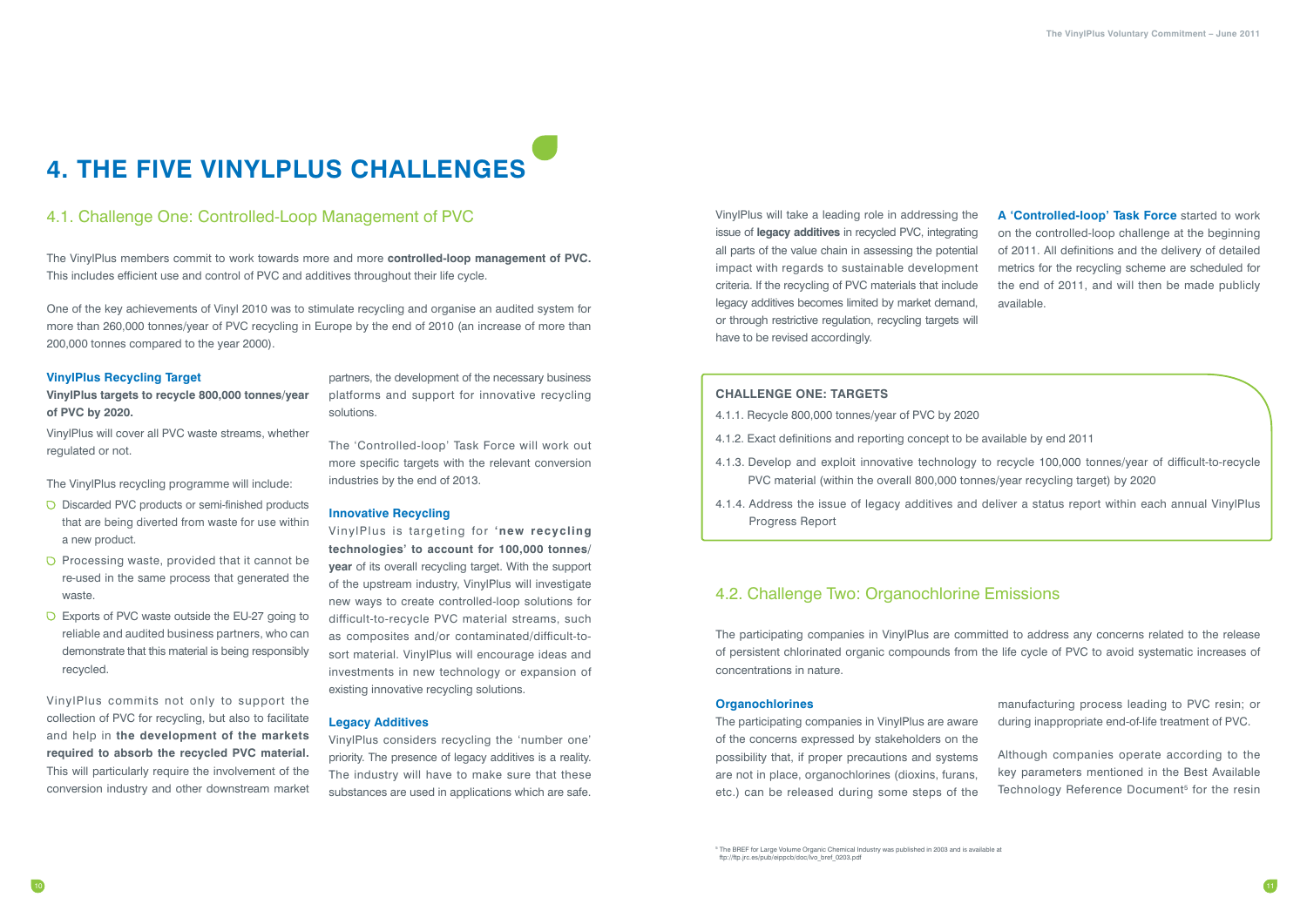### **Challenge Two: Targets**

4.2.1. Engage with external stakeholders in the discussion of organochlorine emissions during 2012

- 4.2.2. Develop a plan to deal with stakeholder concerns on organochlorine emissions by end 2012
- 4.2.3. Compliance with the PVC resin Industry Charters in first Quarter 2012
- 4.2.4. Risk assessment for the transportation of major raw materials, in particular VCM, by end 2013
- 4.2.5. Target zero-accident rate with VCM release during transportation in the next 10 years

production phase and specific EU regulation is defined to avoid emissions during incineration, the European industry recognises the need to play its part in addressing this issue.

In 1995/1998 the Western European resin producers, of the then EU-15, signed **Industry Charters**<sup>6</sup> which included various measures to reduce the environmental impact from the production of PVC resin. At the end

The external stakeholder interviews have shown that communication and **transparency** regarding the progress and the remaining challenges has to be improved.

VinylPlus will therefore engage in discussing the concerns regarding organochlorine emissions/ dioxins **with external stakeholders during the stakeholder event scheduled for the first half of 2012**. A plan of how to deal with these concerns, including the upstream industry and the end-of-life treatment will be developed.

### **PVC Resin Industry Production Charters**

of 2010 the industry was independently audited and, even though the participation in the charter had been widened from its original EU-15 scope to cover the expanded geography of all EU-27 countries, more than 90% compliance was reported.

The resin industry will continue to work on reaching **full compliance**. A review audit for the remaining items will be carried out during first Quarter 2012 based on the results achieved during the second half of 2011.

### **Safe Transport**

- $\overline{O}$  Sustainable additives are fully described and assessed using recognised test guidelines, for their long-term toxicology, their ecological impact, and their technical properties.
- $\overline{O}$  Sustainable additives are safe to use in their specific applications.
- Categorisation of sustainable additives shall reflect their regulatory status (e.g. temporary

The **safe transport** of all raw materials remains a point of interest from external stakeholders although the security level has been extremely high over the last 10 years. The production committee of ECVM will evaluate a further potential reduction in the transport of raw materials, assessing in particular the transportation risk in all scenarios of VCM transportation. The industry targets a zero-accident rate regarding VCM release during transportation.

### 4.3. Challenge Three: Sustainable Use of Additives

The VinylPlus task force on 'Additives' started its work at the beginning of 2011 and integrates the downstream and upstream PVC supply chain as well as external expertise. The additive industry is committed to continue carrying out research on the safety, the sustainability, and the environmentally responsible use of additives.

As a first step, criteria for products have been developed to evaluate what 'sustainability' means with regards to additives. This evaluation needs to be applied both to existing additives and to the development of sustainable alternatives. These criteria have to be further elaborated and need to be demonstrated in practice both by the manufacturer/importer of additives and the downstream users in order to reflect their shared responsibility for the individual steps of the life cycle. The major responsibility of the manufacturer/ importer of the additive is to provide relevant information on potential hazards of the substance.

Sustainability criteria need to cover the following key points:

ESPA stabiliser producers will actively promote VinylPlus sustainability principles outside the EU-27.

- REACH authorisation cannot be considered as being sustainable).
- $\overline{O}$  Sustainable additives are described in LCAs covering all resource aspects and all sustainability impacts.
- $\overline{O}$  Sustainable additives are fit for purpose in their specific applications.

### **Challenge Three: Targets**

4.3.2. Robust criteria for the 'sustainable use of additives' to be developed, with status report by end 2012

- 4.3.1. Lead replacement in the EU-27 by end 2015
- 
- 4.3.3. Validation of the robust criteria for the 'sustainable use of additives' in conjunction with the downstream value chain, with status report by end 2014
- 4.3.4. Other PVC additive producers and the downstream value chain will be invited to participate in the 'sustainable additives' initiative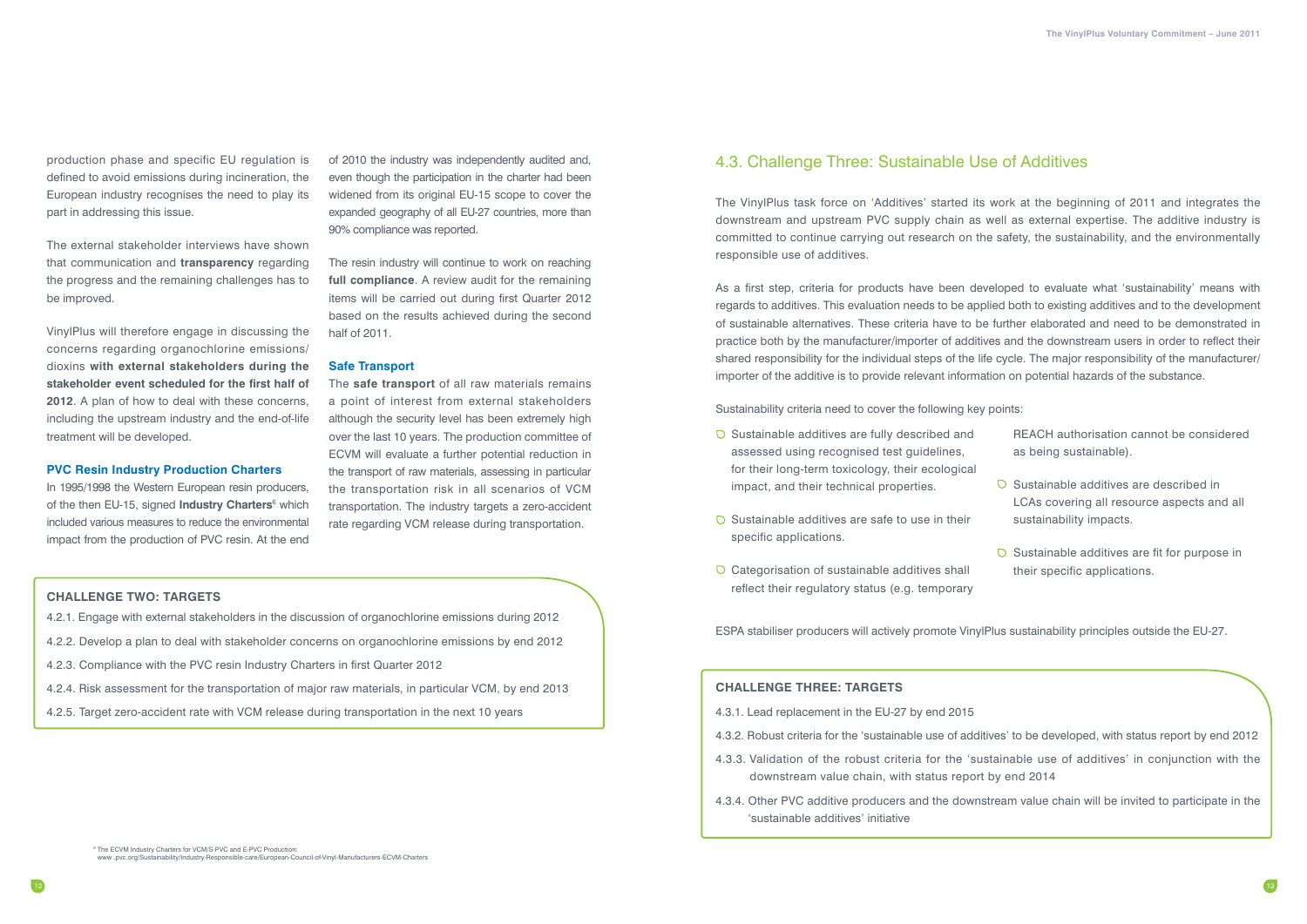### 4.4. Challenge Four: Sustainable Energy & Climate Stability

The VinylPlus Voluntary Commitment will help to ensure the stability of our climate by reducing energy and raw material consumption, through process improvement and the use of recycled materials; and it will also consider the sustainability of resources such as renewable raw materials and energy sources.

### 4.5. Challenge Five: Sustainability Awareness

Fulfilling its working principles, as listed in section 3, VinylPlus will intensify efforts for transparency and open communication with both internal and external stakeholders.

### **Renewable Raw Materials**

VinylPlus will develop a plan to increase the use of renewable raw materials, if they are sustainable, as an important pillar of sustainable development.

A specific **'Renewable Materials' Task Force** will coordinate the discussion across the PVC value chain integrating all relevant stakeholders and upstream manufacturers.

**PVC resin producers commit to reduce their** specific energy consumption, targeting 20% by 2020. Other industries along the value chain will develop their respective targets by the end of 2012.

The **briefing for this Task Force** will be completed by the end of Quarter one 2012. The Task Force will start its work by mid-2012 and a first status report will be available by the end of 2012 and made public.

### **Energy Efficiency**

**The reduction of specific energy consumption** is a general objective and will result from many of the VinylPlus Voluntary Commitment targets. The PVC value chain wants to develop and apply a common format for tracking progress whilst visualising the contributions made by the VinylPlus Voluntary Commitment through production and process optimisation as well as through the use of recycled rather than virgin material.

The short-term objective is to develop an easy to use format for assessing energy efficiency among companies in the PVC value chain, setting targets, initiating learning across the industry and setting up **an annual progress review.** Measurement will be achieved by auditing a representative sample of companies.

In the medium term, the Task Force 'Energy Efficiency' will assess the available  $Eco/CO$ , sustainability footprints indicators and evaluate their potential fit against VinylPlus member company products. A recommendation will then be made to the Board for a **suitable VinylPlus environmental footprint definition** by the end of 2014.

### **Challenge Four: Targets**

- 4.4.1. Establish Energy Efficiency Task Force by end 2011
- 4.4.2. PVC resin producers to reduce their specific energy consumption, targeting 20% by 2020
- 4.4.3. Define targets for specific energy reduction for converters by end 2012
- 4.4.4. Energy Efficiency Task Force to recommend suitable environmental footprint measurement by end 2014
- 4.4.5. Establish Renewable Materials Task Force by end first Quarter 2012
- 4.4.6. Renewable Materials Task Force's status report by end 2012

### **Independent Monitoring**

VinylPlus will continue the best practice established under Vinyl 2010 and maintain an independent and critical Monitoring Committee, with the majority of members being external stakeholders (representatives from the European Parliament, the European Commission, trade unions as well as retail and consumer organisations). The Monitoring Committee will be led by an independent Chairperson.

### **Maintain 'Critical Friendship' with an NGO**

The 10-year programme of VinylPlus has been developed with the help of TNS (The Natural Step), an international NGO, specialising in, and highly respected for its approach to 'sustainable development'. The role of a 'critical external friend' will be maintained, with an external NGO not only following the programme and challenging the progress, but also acting as a capacity builder across the value chain in offering knowledge and the opportunity for member companies to obtain mentoring for their individual sustainable development programmes. The involvement of an external NGO will also provide the opportunity for the Monitoring Committee to benefit from external advice and will ensure that VinylPlus keeps in regular dialogue with external stakeholders.

#### **Annual Reporting**

As with Vinyl 2010, an independently verified and audited report detailing the progress being made against each of the VinylPlus targets will be published annually and proactively circulated to relevant stakeholders.

### **External Stakeholder Dialogue**

In 2010 VinylPlus began to open a new dialogue with more than 100 external stakeholders (conducted by TNS) to explore the current challenges for PVC and the potential shape of the new programme. This communication will be continued and widened to ensure that critical stakeholder groups, such as politicians, end users, specifiers, and NGOs can give their contribution to the implementation of the programme.

### **Stakeholder Communication**

VinylPlus will continue to communicate about its activities to internal and external stakeholders, involving the PVC industry organisations at a national level, and will maintain a permanent public web portal www.vinylplus.eu. It will also seek to access wider audiences with other communication initiatives such as the online 'Sustainable Thinking Platform', established under Vinyl 2010, which reaches out to a community of approximately 3,000 young adults interested in sustainable development, and which will be able to provide an opportunity for feedback on important questions and issues related to the programme.

### **Visible Membership and Product Participation**

An important element of the VinylPlus awareness building will be the use of a **VinylPlus product label and Membership Certificate to raise the profile of the programme** and to create more **value for programme participants.**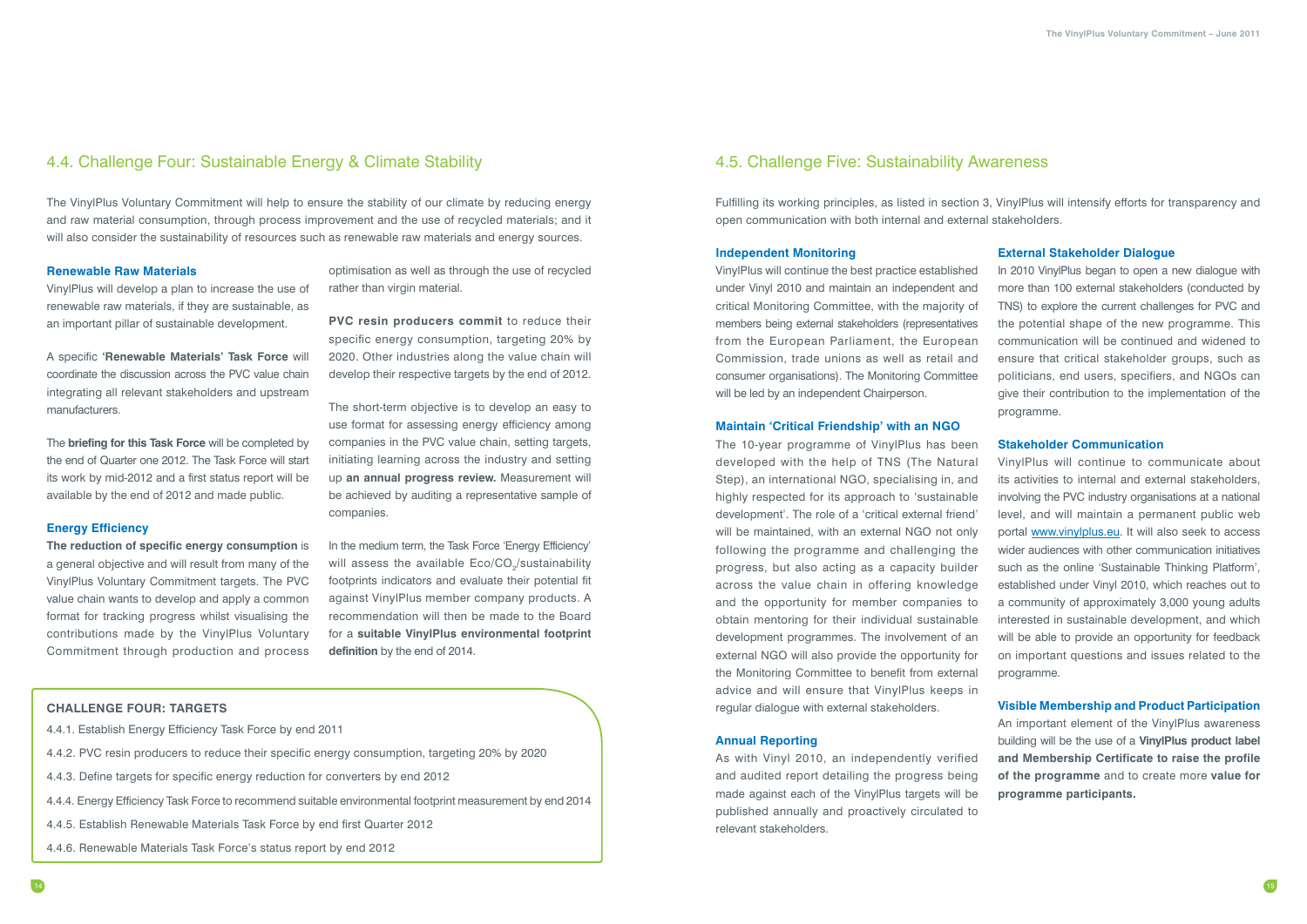An official Membership Certificate will be available by the end of 2011.

VinylPlus needs additional members, especially from the converting industry and among downstream users (recyclers, retailers, brand holders) to broaden its regional scope, increase its impact and improve its financial capabilities. Companies across the value chain will be contacted and invited to participate.

VinylPlus will encourage member companies to translate the programme's objectives and principles into their organisation by helping them to set their own sustainable development targets.

A **VinylPlus label for PVC products** will be developed and launched by end 2012. The aim of the label is to allow customers/specifiers to better identify PVC products or solutions that contribute to sustainable development. Consumers, industry and procurement decision-makers will then have more transparent information to enable them to make smart and sustainable choices.

The label and its rigorous criteria will be developed, applied and audited with the help of an independent body.

### **VinylPlus Engaging Globally**

On top of its broadening regional scope and an expansion in the number of participants within the European Union, VinylPlus will engage in efforts to **globalise the approach** by encouraging similar voluntary sustainable development initiatives elsewhere in the world.

### **Challenge Five: Targets**

4.5.2. VinylPlus Monitoring Committee, which will meet a minimum of twice a year, will be established by

- $\overline{D}$  Inviting companies and associations in the PVC industry worldwide to become associate members of VinylPlus and demonstrating how to plan a path to sustainable development.
- $\overline{O}$  Through its global links with other trade associations, ECVM will promote VinylPlus in other continents, like the ASEAN countries, Japan, Australia, North and South America.
- D ESPA stabiliser producers will actively promote VinylPlus sustainability principles to the markets outside the EU-27.
- $\overline{O}$  VinylPlus will enter into a proactive dialogue with global brand holders to explain and promote the VinylPlus commitment to sustainable development.
- 4.5.1. VinylPlus web portal to go online in Summer 2011
- end 2011
- 4.5.3. A VinylPlus Membership Certificate will be launched end 2011
- 4.5.4. A public, and independently audited, VinylPlus Progress Report will be published annually and proactively promoted to key stakeholders. With the first edition being published in 2012
- 4.5.5. Annual external stakeholder meetings will be organised, commencing in 2012
- 4.5.6. A VinylPlus product label will be launched by end 2012
- 4.5.7. ECVM will take an active role in promoting VinylPlus within international PVC industry organisations worldwide
- 4.5.8. ESPA stabiliser producers will actively promote VinylPlus outside the EU-27
- 4.5.9. VinylPlus will increase the number of programme participants by 20% compared to 2010 by end 2013
- 4.5.10. VinylPlus will engage with five global brand holders by end 2013
- 4.5.11. A review of progress towards the globalisation of the approach will be undertaken by end 2015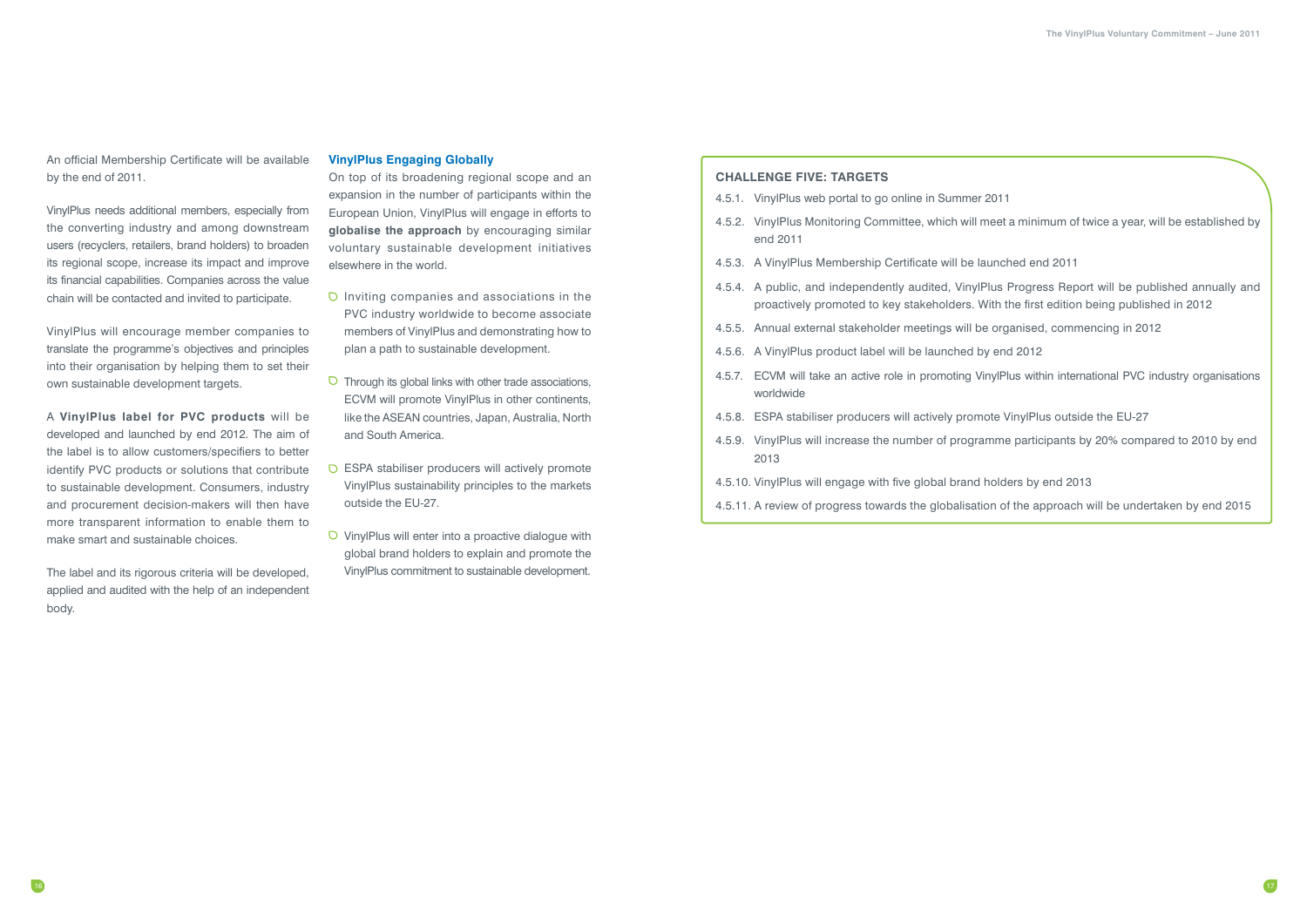

## **5. SUMMARY OF VINYLPLUS PLANNED MILESTONES**

|                    | <b>Challenge One</b><br><b>CONTROLLED</b><br><b>LOOP</b>                                                      | <b>Challenge Two</b><br><b>ORGANOCHLORINE</b><br><b>EMISSIONS</b>                                            | <b>Challenge Three</b><br><b>SUSTAINABLE</b><br><b>ADDITIVES</b>            | <b>Challenge Four</b><br><b>SUSTAINABLE</b><br><b>ENERGY USE</b>                                                      | <b>Challenge Five</b><br><b>SUSTAINABILITY</b><br><b>AWARENESS</b>                                                                               |
|--------------------|---------------------------------------------------------------------------------------------------------------|--------------------------------------------------------------------------------------------------------------|-----------------------------------------------------------------------------|-----------------------------------------------------------------------------------------------------------------------|--------------------------------------------------------------------------------------------------------------------------------------------------|
| 2011               | <b>Exact definitions</b><br>and reporting<br>concept                                                          |                                                                                                              |                                                                             | <b>Energy Efficiency</b><br><b>Task Force</b><br>established                                                          | VinylPlus web<br>portal to go online<br>Monitoring<br>Committee<br>established<br>Membership<br>Certificate<br>launched                          |
| 2012               | 1 <sup>st</sup> report on legacy<br>additives                                                                 | Plan to deal<br>with stakeholder<br>concerns<br>Compliance with<br>the PVC resin<br><b>Industry Charters</b> | Criteria developed<br>by Additives Task<br>Force                            | Renewable<br><b>Materials Task</b><br>Force established<br>Targets for specific<br>energy reduction<br>for converters | 1 <sup>st</sup> VinylPlus yearly<br>Progress Report<br>1 <sup>st</sup> External<br>stakeholder<br>meeting<br>VinylPlus product<br>label launched |
| 2013               | Specific conversion<br>industries' targets<br>on recycling                                                    | Risk assessment<br>for the transportation<br>of major raw<br>materials, in<br>particular VCM                 |                                                                             |                                                                                                                       | Number of<br>members increased<br>by 20%<br>Engagement with<br>5 global brand<br>holders                                                         |
| 2014               |                                                                                                               |                                                                                                              | Validation of<br>additives criteria                                         | Recommend<br>suitable footprint<br>measurement                                                                        |                                                                                                                                                  |
| 2015               | Formal interim<br>review of all targets                                                                       | Formal interim<br>review of all targets                                                                      | Formal interim<br>review of all targets<br>Lead replacement<br>in the EU-27 | Formal interim<br>review of all targets                                                                               | Formal interim<br>review of all targets<br>Review of<br>progress towards<br>globalisation                                                        |
|                    |                                                                                                               |                                                                                                              |                                                                             |                                                                                                                       |                                                                                                                                                  |
| 10<br><b>YEARS</b> | Recycling of<br>800,000 tonnes/<br>year of PVC<br>including 100,000<br>tonnes/year of<br>difficult-to-recycle | Target zero-<br>accident rate with<br>VCM release dur-<br>ing transport for<br>the 10-year period            | ESPA will actively<br>promote VinylPlus<br>outside the EU-27                | Resin producers<br>target to reduce<br>specific energy<br>consumption by<br>20% by 2020                               | <b>ECVM</b> to take<br>an active role in<br>promoting<br>VinylPlus within<br>international PVC<br>industry                                       |

PVC material

organisations worldwide

## **6. REVIEW OF TARGETS**

The targets detailed within section 4 responding to the five VinylPlus challenges are based upon our current knowledge. As the industry progresses on its sustainable development journey, achievement against these specific targets will be constantly reviewed and reported within the annual VinylPlus Progress Reports.

Each stakeholder event will be used to gain feedback, inviting new ideas.

A formal interim review of all targets is foreseen in 2015.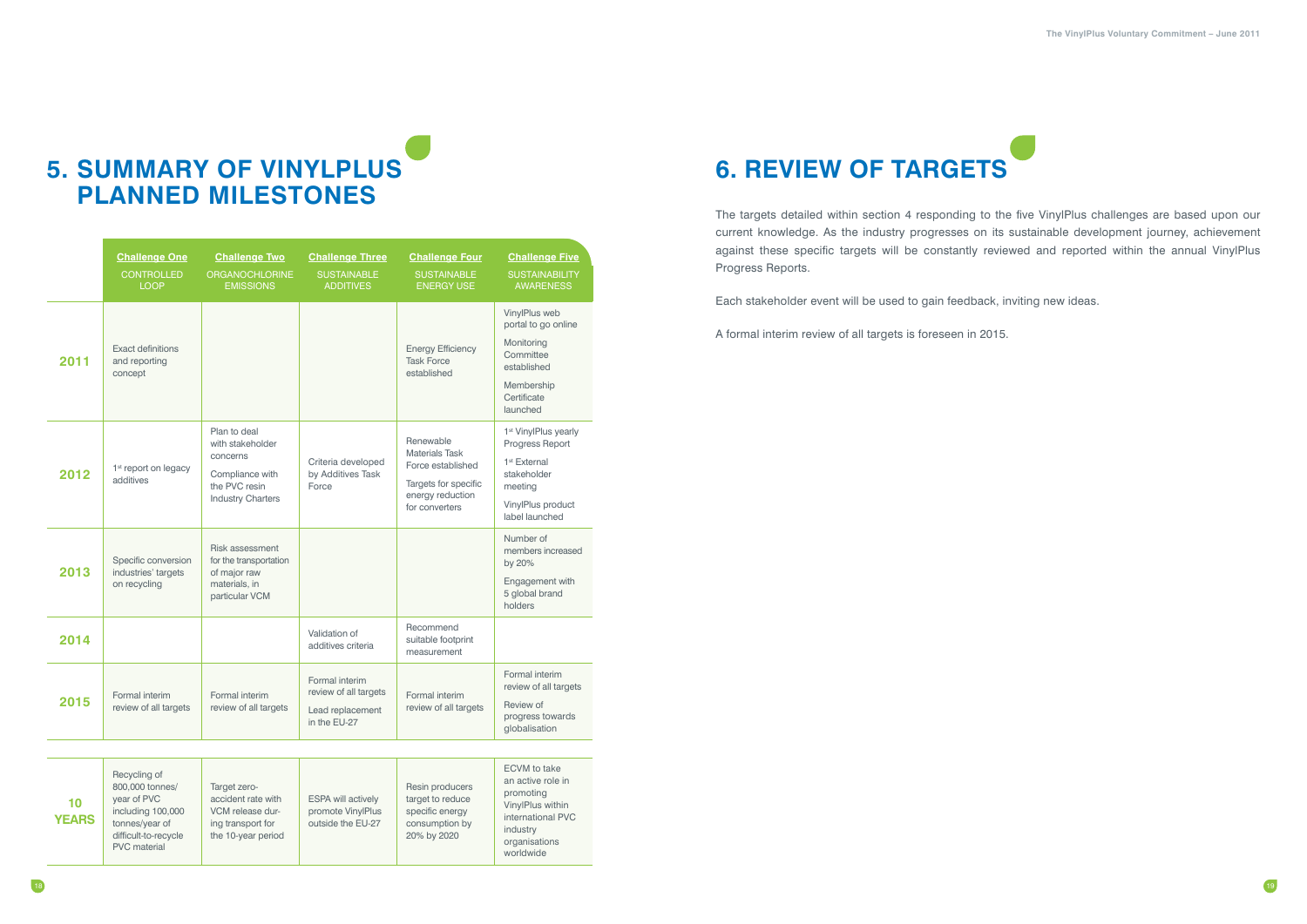## 7. VINYLPLUS VOLUNTARY COMMITMENT **SIGNATORIES**

On behalf of the VinylPlus Board,

Dr. Josef Ertl Chairman VinylPlus Board ECVM

und.

Dr. Brigitte Dero ESPA

Mr. Alexandre Dangi

EuPC

Mr. Michael Kundel Vinyl Foundation / IVK

netart

Mr. Filipe Constant ECVM

Dr. Ettore Nanni **ESPA** 

**Mr. David Clark** EPFLOOR Mr. Hans Teigen TEPPRA

Mr. Ashley Reed ECVM

Mr. Rainer Grasmück **ESPA** 

Mr. Joachim Eckstein ERPA / IVK

 $\omega$ 

Dr. Helmuth Leitner

Dr. Norbert Scholz **ECPI** 

**ECVM** 

 $\boldsymbol{h}$ 

Mr. Andreas Hartleif EPPA

Brussels, 22 June 2011

 $\overline{21}$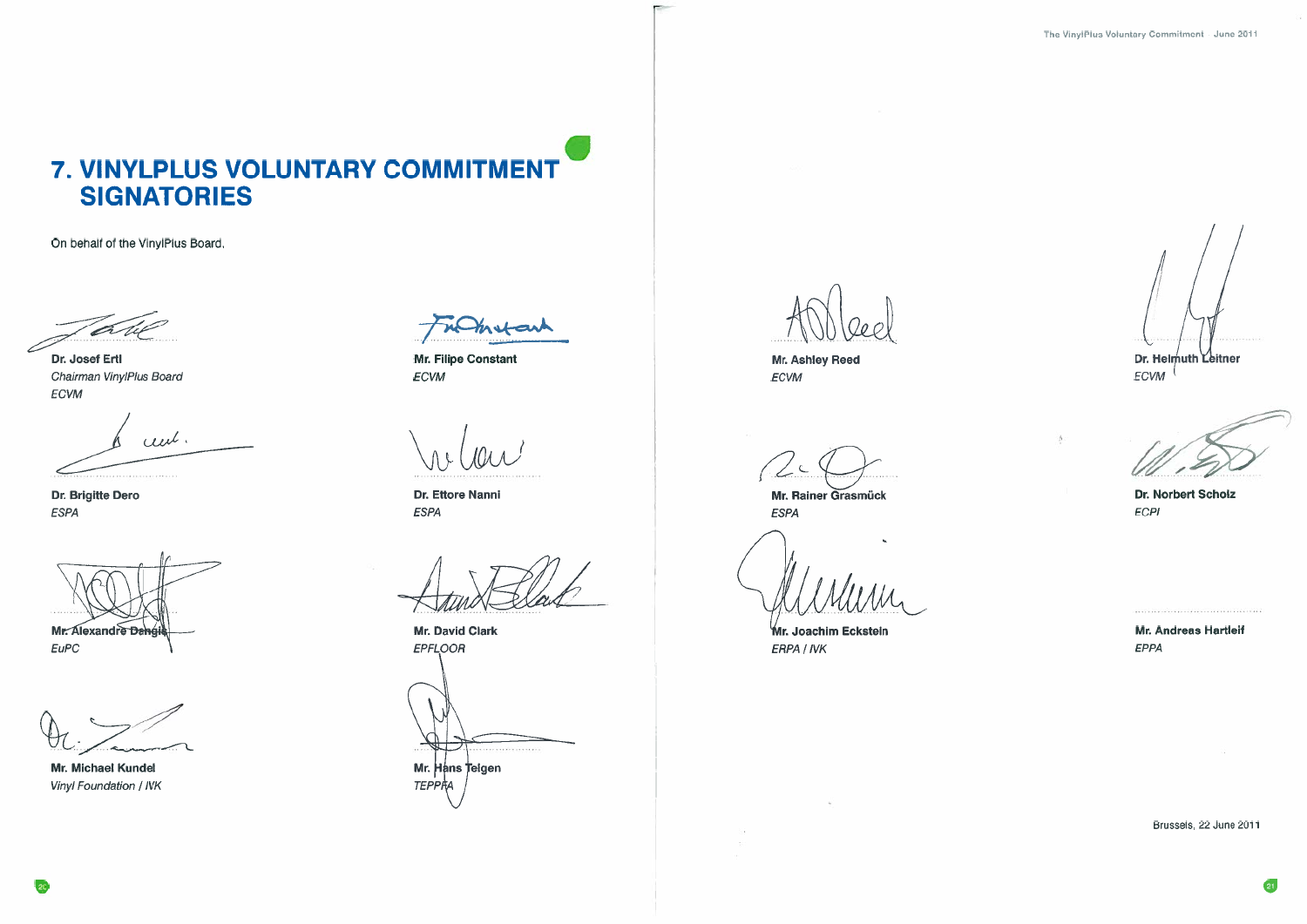# **APPENDIX**

### Member Organisations' Contact Details

If you would like more information on the VinylPlus Voluntary Commitment or any of the issues raised within this document, please consult the VinylPlus web site, www.vinylplus.eu or contact any of the organisations listed below:

### **ECVM (the European Council of Vinyl Manufacturers)**

Representing the 13 European PVC resin producing companies which account for almost 100% of the current total EU-27 PVC resin production. These businesses operate around 60 different plants spread over 35 sites and employ approximately 10,000 people.

The European Council of Vinyl Manufacturers,

Avenue E Van Nieuwenhuyse 4/4

B-1160 Brussels, Belgium Tel. +32 (0)2 676 74 45 Fax +32 (0)2 676 74 47

www.pvc.org

### **ECPI (the European Council for Plasticisers and Intermediates)**

Representing the seven major European plasticiser and intermediate producers that employ approximately 1,200 people in plasticiser production.

Representing close to 50,000 companie Europe that produce over 45 million tonne plastics products of various types every y EuPC estimates that around 21,000 of the businesses (many of which are SMEs), emplo over half a million people, are involved in conversion of PVC into final home and industrial products.

### **EPPA (the European PVC Window Profile Related Building Products Association)**

The European Council for Plasticisers and Intermediates Avenue E Van Nieuwenhuyse 4/1 B-1160 Brussels, Belgium Tel. +32 (0)2 676 72 60 Fax +32 (0)2 676 73 92 www.ecpi.org

### **ESPA (the European Stabilisers Producers Association)**

EPPA is an EuPC Sector Group. It conce linear rigid or cellular PVC products for building industry produced by means extrusion technology. Related building prod refer to all rigid PVC and cellular profiles u for finishing windows, home protection as as internal and external decoration.

Representing 11 companies which produce more than 98% of the stabilisers sold in Europe. They employ some 5,000 people.

The European Stabiliser Producers Association Avenue E Van Nieuwenhuyse 4/2 B-1160 Brussels, Belgium Tel. +32 (0)2 676 72 86 Fax +32 (0)2 676 73 01 www.stabilisers.org

EPPFLOR is an EuPC Sector Group. mission is to recycle increasing quantities post-consumer PVC flooring waste in Western Europe. EPFLOOR membership is compo of all the major Western European PVC floc manufacturers representing, over 90% of production.

### **EuPC (the European Plastics Converters)**

| s in<br>s of<br>ear.<br>ese<br>ying<br>the<br>strial | The European Plastics Converters<br>Avenue de Cortenbergh 71<br>B-1000 Brussels, Belgium<br>Tel. +32 (0)2 732 41 24<br>Fax +32 (0) 2 732 42 18<br>www.plasticsconverters.eu |
|------------------------------------------------------|-----------------------------------------------------------------------------------------------------------------------------------------------------------------------------|
| lts                                                  | The European PVC Flooring Manufacturers                                                                                                                                     |
| s of                                                 | Avenue de Cortenbergh 71                                                                                                                                                    |
| stern                                                | B-1000 Brussels, Belgium                                                                                                                                                    |
| bsed                                                 | Tel. +32 (0) 2 732 41 24                                                                                                                                                    |
| pring                                                | Fax +32 (0) 2 732 42 18                                                                                                                                                     |
| the                                                  | www.epfloor.eu                                                                                                                                                              |
| and                                                  | The European PVC Window Profile and Related                                                                                                                                 |
| erns                                                 | <b>Building Products Association</b>                                                                                                                                        |
| the                                                  | Avenue de Cortenbergh 71                                                                                                                                                    |
| s of                                                 | B-1000 Brussels, Belgium                                                                                                                                                    |
| ucts                                                 | Tel. +32 (0) 2 732 41 24                                                                                                                                                    |
| ısed                                                 | Fax +32 (0) 2 732 42 18                                                                                                                                                     |
| well                                                 | www.eppa-profiles.org                                                                                                                                                       |
| <b>PVC</b><br>shed<br>reas<br>ging<br>ucts.          | The European Rigid PVC-Film Association<br>Avenue de Cortenbergh 71<br>B-1000 Brussels, Belgium<br>Tel. +32 (0) 2 732 41 24<br>Fax +32 (0) 2 732 42 18<br>www.pvc-films.org |

### **EPFLOOR (the European PVC Flooring Manufacturers)**

### **ERPA (the European Rigid PVC-Film Association)**

ERPA is an EuPC Sectorial Organisation. rigid film is an intermediate product for finish articles in a diverse range of application a which includes a large amount of rigid packa for food, pharmaceutical and non-food produ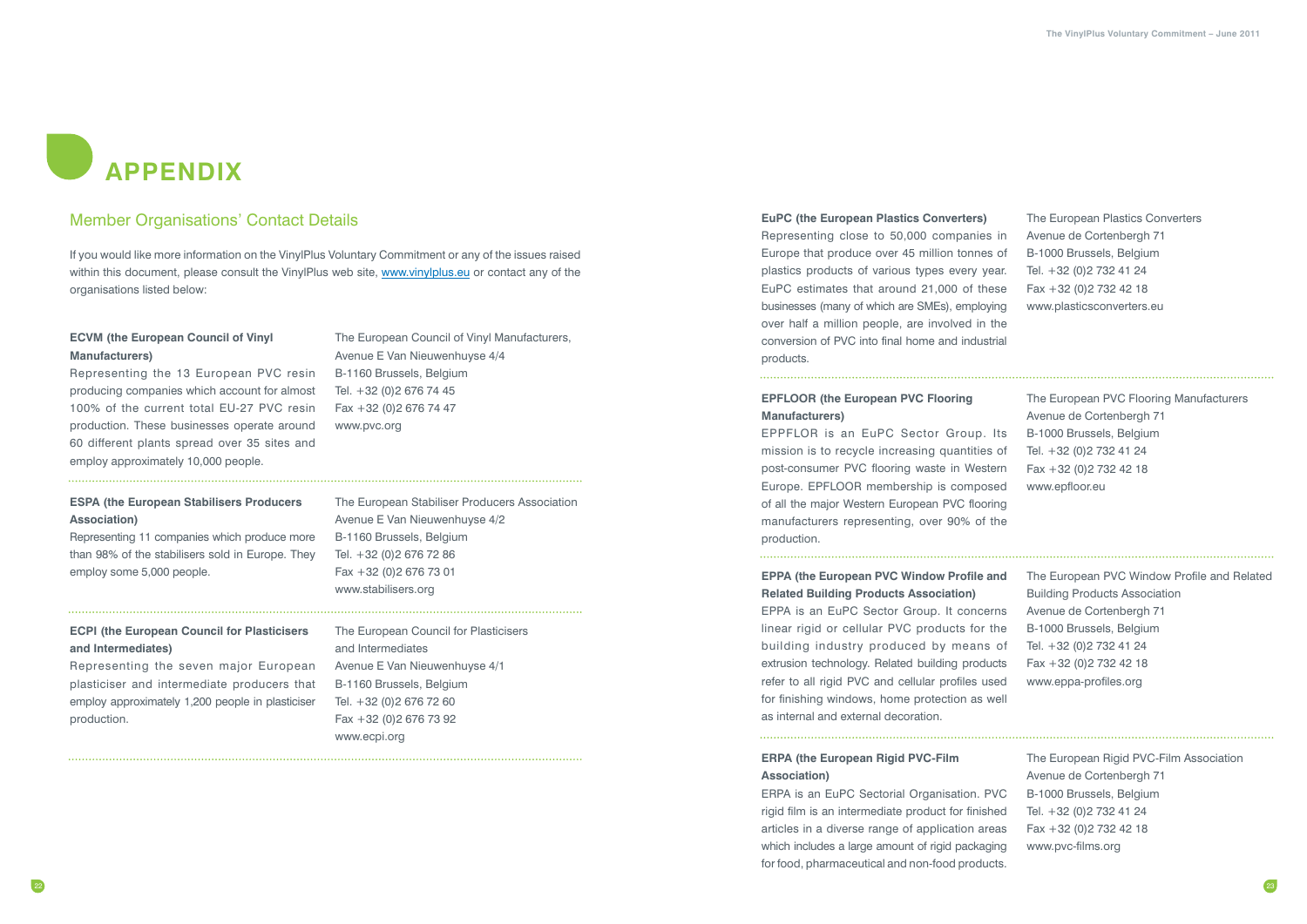**IVK (Industrieverband Kunststoffbahnen e.V.)**

IVK, the German Association of Coated Fabrics and Films is an EuPC Sectorial Organisation.

Emil-von-Behring-Straße 4 D-60439 Frankfurt/Main, Germany Tel. +49 (0)69 572064 Fax +49 (0)69 574537 www.ivk-frankfurt.de

**EPCoat (PVC Coated Fabric Sector Group)** 

EPCoat is an EuPC Sector Group and operates within EuPC as European coordinator on the recovery and recycling of PVC coated fabric products (such as tarpaulins, tents, marquees, etc.)

PVC Coated Fabric Sector Group Avenue de Cortenbergh 71 B-1000 Brussels, Belgium Tel. +32 (0)2 732 41 24 Fax +32 (0)2 732 42 18

### **ESWA (European Single Ply Waterproofing Association)**

ESWA is the EuPC Sectorial Association which represents the leading producers of thermoplastic roofing membranes in Europe, accounting for over 85% of the market share.

European Single ply Waterproof Association

Avenue de Cortenbergh 71 B-1000 Brussels, Belgium Tel +32 (0)2 739 63 83 Fax +32 (0)2 739 63 77 www.eswa.be

### **Vinyl Foundation**

The Vinyl Foundation is a non-profit, independently managed, trust which provides a mechanism to fairly collect contributions from the whole European converting industry, including companies who are not members of trade associations. The Foundation was set up in 2007 by EuPC in collaboration with Vinyl 2010.

### Vinyl Foundation

Avenue de Cortenbergh 71 B-1000 Brussels, Belgium Tel. +32 (0)2 739 63 76 Fax +32 (0)2 732 42 18 www.vinylfoundation.org

**TEPPFA (The European Plastic Pipes and Fittings Association)** 

TEPPFA is an EuPC Sectorial Organisation, representing manufacturers and national associations of plastic pipe systems in Europe.

The European Plastic Pipes and Fittings Association Avenue de Cortenbergh 71 B-1000 Brussels, Belgium Tel. +32 (0)2 736 24 06 Fax +32 (0)2 736 58 82 www.teppfa.org

## **THE NATURAL STEP SYSTEM CONDITIONS FOR A SUSTAINABLE SOCIETY**

The Natural Step Framework is an internationally recognised method for sustainability planning that integrates the science of sustainability with business decision-making. It is an openly published and peer-reviewed model promoted by the international NGO, The Natural Step, along with its network of scientists, business and community leaders. (www.thenaturalstep.org)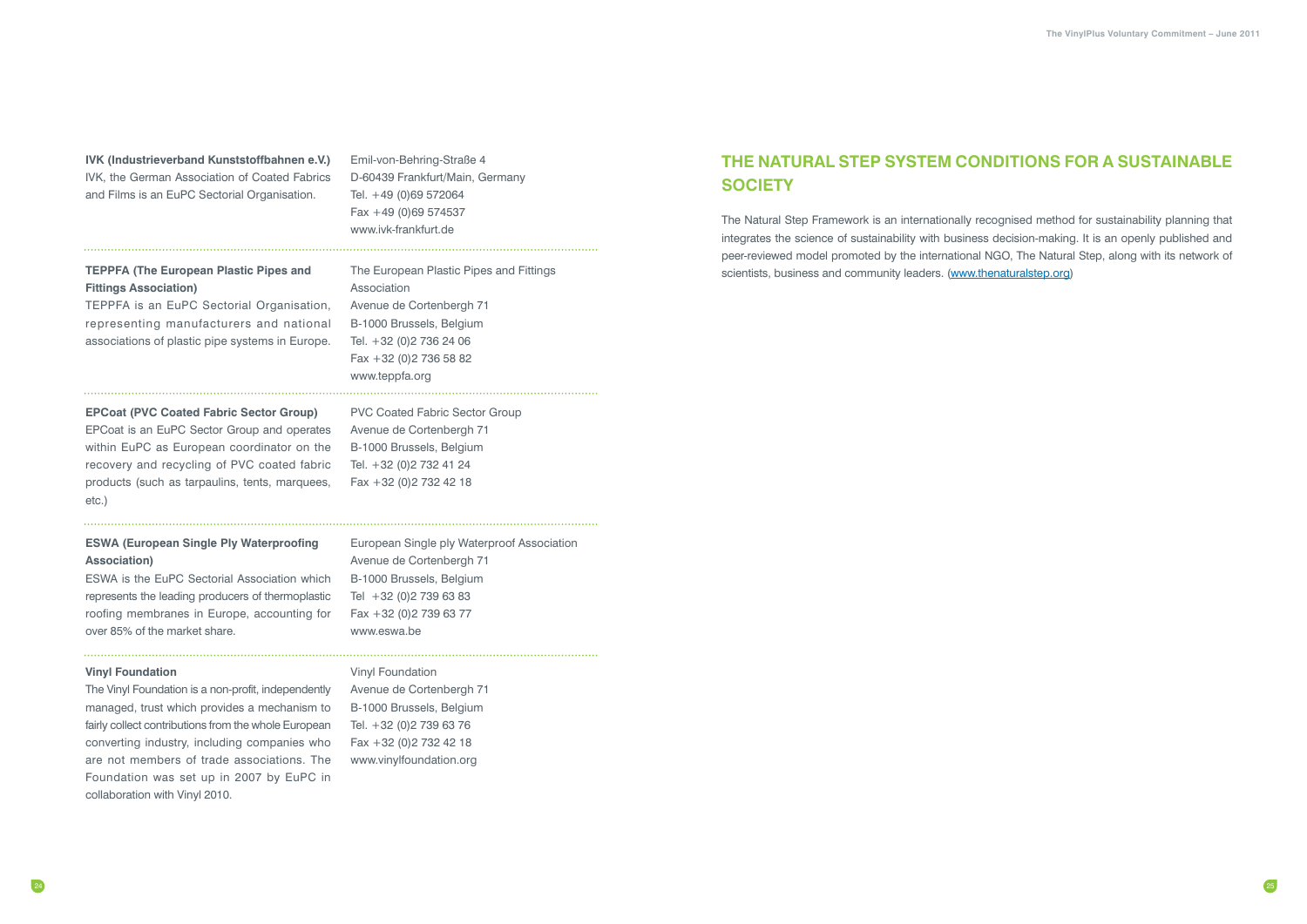